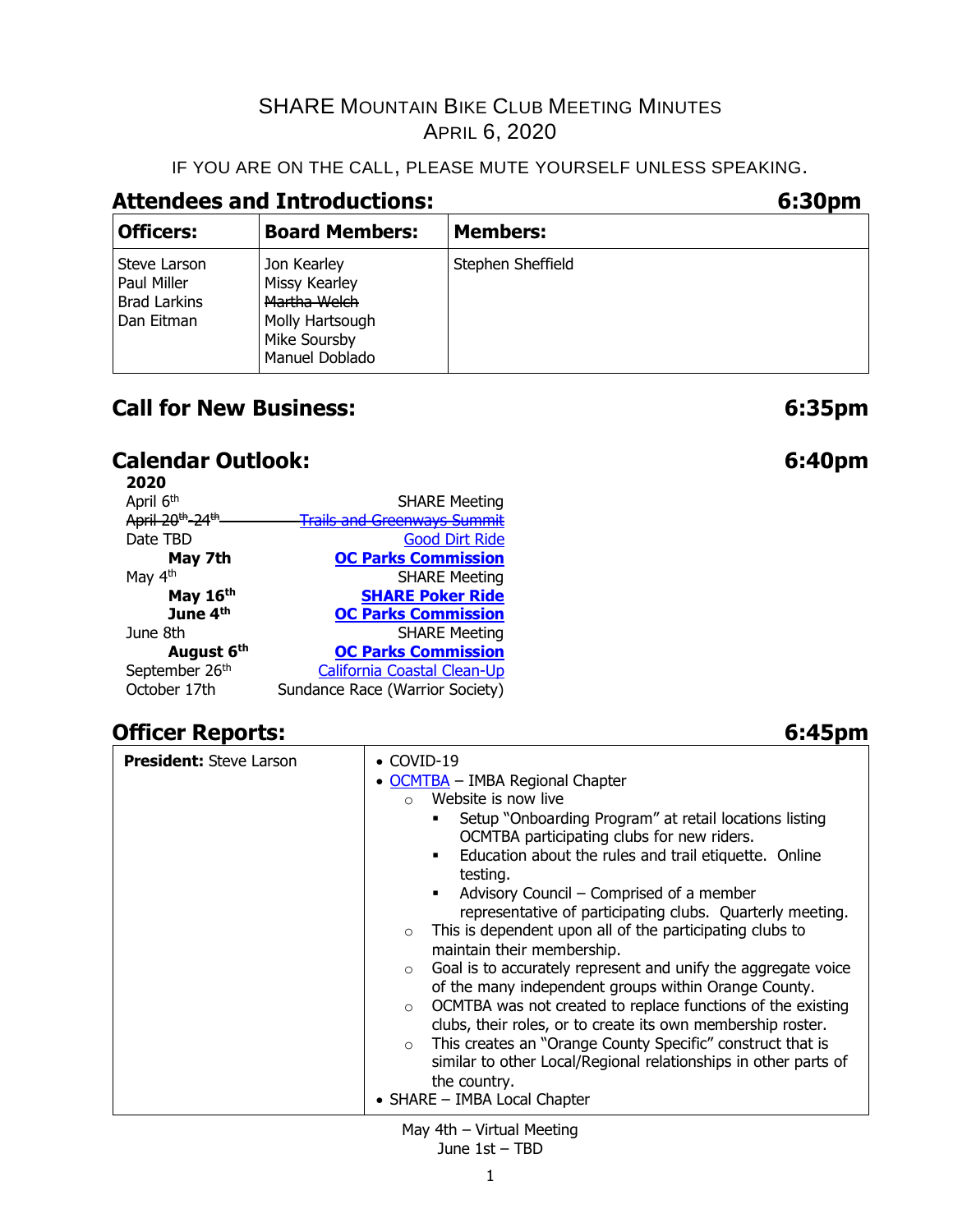#### IF YOU ARE ON THE CALL, PLEASE MUTE YOURSELF UNLESS SPEAKING.

|                                | Motion to become a participating member of OCMTBA (more<br>$\circ$<br>than just the technical IMBA Affiliation). Motion carries.                                                                                                                                                                      |
|--------------------------------|-------------------------------------------------------------------------------------------------------------------------------------------------------------------------------------------------------------------------------------------------------------------------------------------------------|
| <b>VP: Paul Miller</b>         | • Nothing to report.                                                                                                                                                                                                                                                                                  |
| <b>Secretary: Dan Eitman</b>   | • Future meetings to be held in Virtual Setting until otherwise<br>possible.                                                                                                                                                                                                                          |
| <b>Treasurer: Brad Larkins</b> | • SHARE Remains Financially Strong with \$16,245.17 in all accounts<br>• \$849.85 expense for SHARE socks<br>• SHARE 990N (Federal Statement) filed and SHARE 2019 Statement<br>of Activity Posted<br>• Current financial impact of canceling Poker Ride is \$159 with (2)<br>participants signed up. |

## **Director Reports: 7:25pm**

| Park Rep.:<br>Jon Kearley                           | • Rangers who are still out on patrol still need to assess trails and<br>evaluate their conditions. That currently isn't clearly happening.                                                                                                  |
|-----------------------------------------------------|----------------------------------------------------------------------------------------------------------------------------------------------------------------------------------------------------------------------------------------------|
| <b>Website Coordinator:</b><br>Mike Soursby         | • CDC and Covid-19 Links are on the homepage.<br>• No updates to "about us".<br>• Add message/link to "Support your Local Shop". Dan Eitman to<br>provide the imagery/message.                                                               |
| <b>Sponsorship:</b><br>Manuel Doblado               | • Not appropriate to ask for SWAG at this point in time. It is an<br>opportunity to forge/maintain relationships with our partners in<br>the Mountain Bike Community as the situation trends back to<br>"normal".                            |
| <b>Events Coordinator:</b><br>Paul Miller           | • Refer to Poker Ride                                                                                                                                                                                                                        |
| <b>Communications:</b><br>Missy Kearley             | • Nothing to report.<br>• Working with IMBA's email program platform.<br>• Re-post existing content on Facebook and Instagram via SHARE<br>channels.                                                                                         |
| <b>Bell Coordinator:</b><br>Martha Welch            | • Nothing to report.<br>• Steve Larson has another 1,000 bells.                                                                                                                                                                              |
| <b>Public Relations:</b><br>Steve Larson/Dan Eitman | • Nothing to report.                                                                                                                                                                                                                         |
| <b>Membership:</b><br>Steve/Missy/Dan               | • 204 Current Members<br>• March: (0) New, (18) Renewals, (5) Lapses<br>• YTD: (2) New, (27) Renewals, (9) Lapses, (4) Expired<br>• YTD Net: (-11)<br>• Review future membership drive opportunities in light of the<br>current environment. |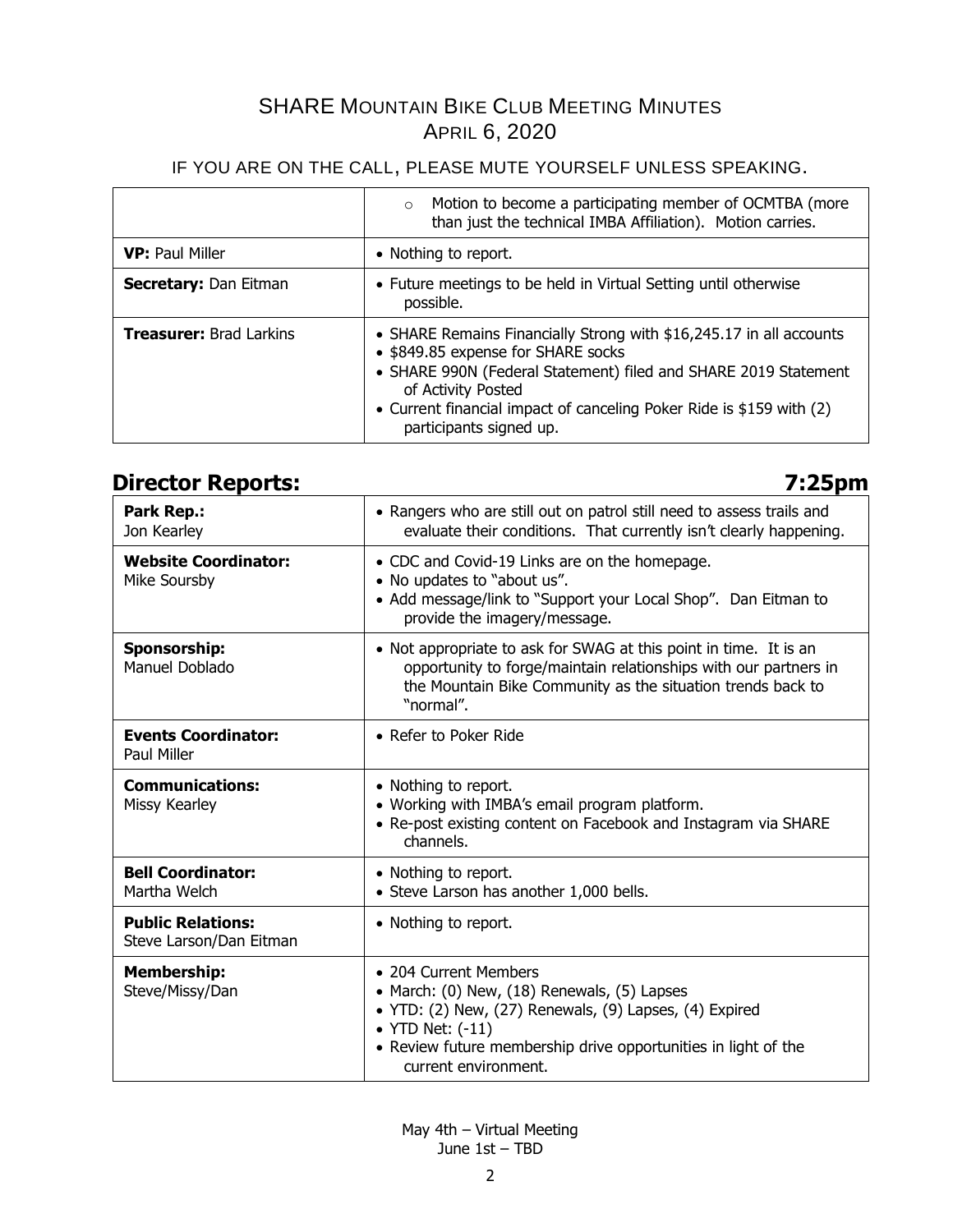#### IF YOU ARE ON THE CALL, PLEASE MUTE YOURSELF UNLESS SPEAKING.

| <b>Volunteer Coordinator:</b><br>Vacant  | • No Report |
|------------------------------------------|-------------|
| <b>Marketing and Graphics:</b><br>Vacant | • No Report |

## **Park/Area Reports: 7:50pm**

| <b>Gov't/Land Manager Reports</b>           | • OC Parks Commission did not address the lack of their ability to<br>hold competitive bicycle events (despite neighboring Parks<br>Departments able to do so), the inability to open the Irvine Open<br>Spaces approved in December (despite their document stating<br>they would be open within a month of approval), nor think<br>outside of their strict policy parameters when considering NICA<br>venues (but are able to do so with other recreational<br>opportunities). They were surprised to learn that their minutes<br>are not regularly published nor detailed enough to alleviate users<br>concerns that their issues are being heard. They did not respond<br>to the notion that the commission's failure to follow-up on public<br>comments as follow-up agenda items would lead to more<br>meetings flooded by user groups, most notably the mountain bike<br>community. |
|---------------------------------------------|--------------------------------------------------------------------------------------------------------------------------------------------------------------------------------------------------------------------------------------------------------------------------------------------------------------------------------------------------------------------------------------------------------------------------------------------------------------------------------------------------------------------------------------------------------------------------------------------------------------------------------------------------------------------------------------------------------------------------------------------------------------------------------------------------------------------------------------------------------------------------------------------|
| <b>Crystal Cove</b>                         | • Nothing to report.                                                                                                                                                                                                                                                                                                                                                                                                                                                                                                                                                                                                                                                                                                                                                                                                                                                                       |
| <b>LCWP</b>                                 | • Nothing to report.                                                                                                                                                                                                                                                                                                                                                                                                                                                                                                                                                                                                                                                                                                                                                                                                                                                                       |
| <b>Aliso/Wood Canyons</b>                   | • Nothing to report.                                                                                                                                                                                                                                                                                                                                                                                                                                                                                                                                                                                                                                                                                                                                                                                                                                                                       |
| <b>Whiting Ranch - Stephen</b><br>Sheffield | • In really good shape. Work ready for future efforts.<br>• Bench re-install on hold.                                                                                                                                                                                                                                                                                                                                                                                                                                                                                                                                                                                                                                                                                                                                                                                                      |
| <b>Santiago Oaks</b>                        | • Guerilla trail maintenance and mustard maintenance.                                                                                                                                                                                                                                                                                                                                                                                                                                                                                                                                                                                                                                                                                                                                                                                                                                      |
| <b>Peters Canyon</b>                        | • Nothing to report.                                                                                                                                                                                                                                                                                                                                                                                                                                                                                                                                                                                                                                                                                                                                                                                                                                                                       |
| <b>O'Neill</b>                              | • Nothing to report.                                                                                                                                                                                                                                                                                                                                                                                                                                                                                                                                                                                                                                                                                                                                                                                                                                                                       |
| IOSP/IRC                                    | • Bommer Meadow and Quail Trail are one-way "Loops"                                                                                                                                                                                                                                                                                                                                                                                                                                                                                                                                                                                                                                                                                                                                                                                                                                        |
| <b>Caspers</b>                              | • Nothing to report.                                                                                                                                                                                                                                                                                                                                                                                                                                                                                                                                                                                                                                                                                                                                                                                                                                                                       |
| <b>Chino Hills</b>                          | • Nothing to report.                                                                                                                                                                                                                                                                                                                                                                                                                                                                                                                                                                                                                                                                                                                                                                                                                                                                       |
| <b>San Onofre</b>                           | • Nothing to report.                                                                                                                                                                                                                                                                                                                                                                                                                                                                                                                                                                                                                                                                                                                                                                                                                                                                       |
| <b>Other Areas</b>                          | • Nothing to report.                                                                                                                                                                                                                                                                                                                                                                                                                                                                                                                                                                                                                                                                                                                                                                                                                                                                       |

### **Old Business: 8:00pm**

1. Informational Post topics: A Racer's View (October)-Dan Eitman, Trail Work (November) by Jon Kearley. Forward to Mike Soursby for publications as a "Post", not a "Blog". See if we can do it without the middle-man.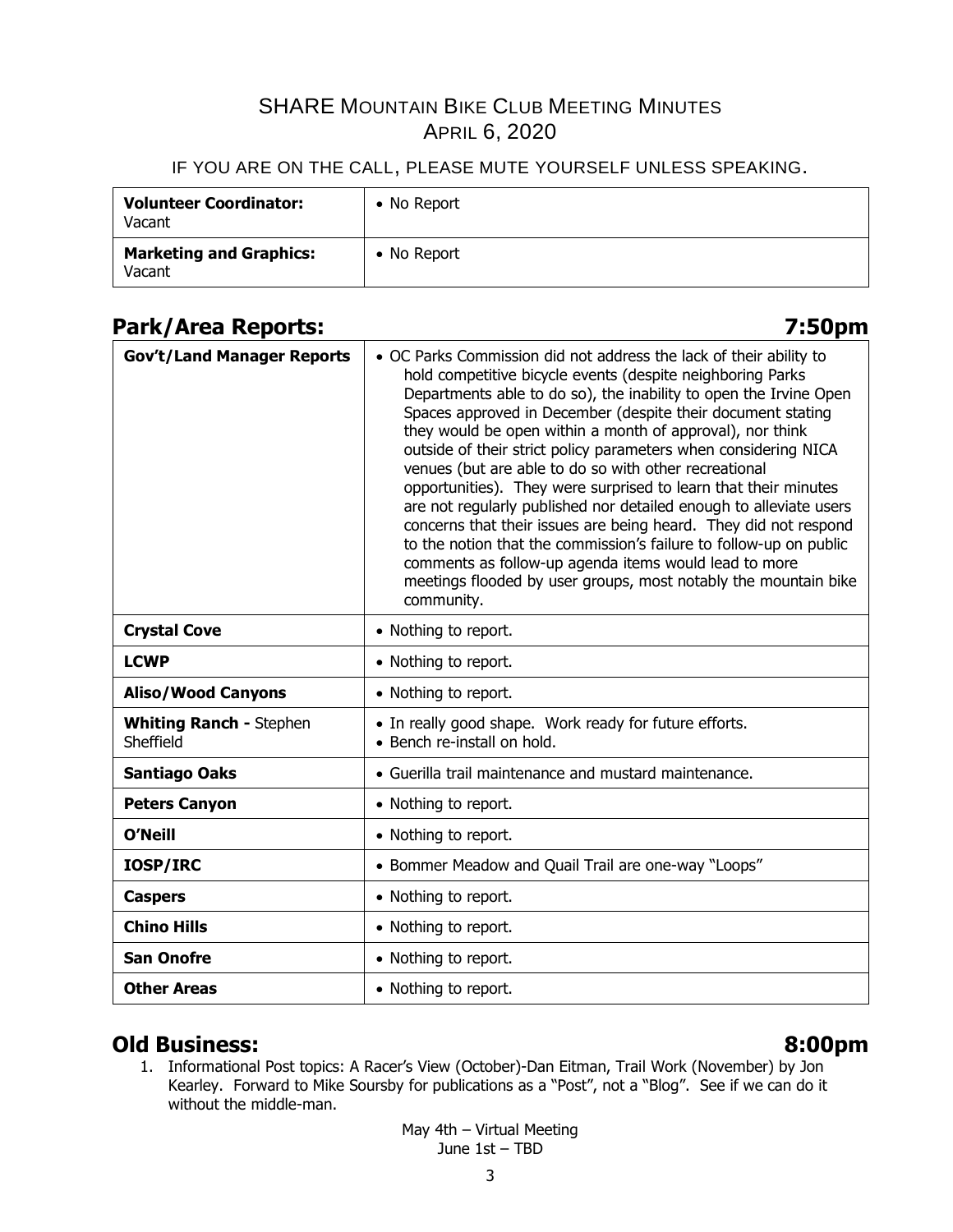IF YOU ARE ON THE CALL, PLEASE MUTE YOURSELF UNLESS SPEAKING.

- 2. Need more communication on the website to indicate how much we work.
- 3. Recap of NICA Meeting and Follow-Up Action Items (refer to prior minutes).
	- a. Steven Sheffield brought up NICA venue desires at OC Parks Commission meeting.
	- b. Steven Sheffield will be at NICA races on Saturdays.
	- c. Look at Jersey placement for 2021. Deadline of September 2020. CAMTB/SHARE placement. Reach out to NICA for logo design.
- 4. Organizational Assessment Take the Pulse of the Membership. Any transition plans and outreach plans need this to determine how the organization moves forward with the best chances of success. Brad, Steve, and David to continue efforts on this. Discuss with Executive Board prior to moving forward with the next steps.

### **Campout: 8:05pm**

1. (5) Campsites booked at Hurkey Creek for June 5,6,7 (Fri-Sun). Deposit has been paid. Deadline for refund is unknown. Subject to Riverside County operations.

## **Poker Ride: 8:06pm**

- 1. County has not said anything about canceling our reservation.
- 2. OC Parks is posting active events starting on May 1<sup>st</sup>.
- 3. There's never been an issue getting money back from the County.
- 4. Do we partner up or combine it with TAKMTB day?
- 5. Action Items:
	- a. Is there any loss of funds with canceling or rescheduling.
	- b. TAKMTB (IMBA) is October 3<sup>rd</sup> (Conflicts with Sea Otter Classic).
	- c. Motion to Cancel Poker Ride-Carries with option for future event.
	- d. Post notice, similar to Archipelago Ride, of cancellation and removal of Facebook Event.
	- e. Provide notice to local bike shops.

### **General Roundtable: 8:19pm**

- 1. Ride with the headsock.
- 2. How to distribute new socks? Defer to May Meeting.

# **Meeting Adjourned @ 8:21pm**